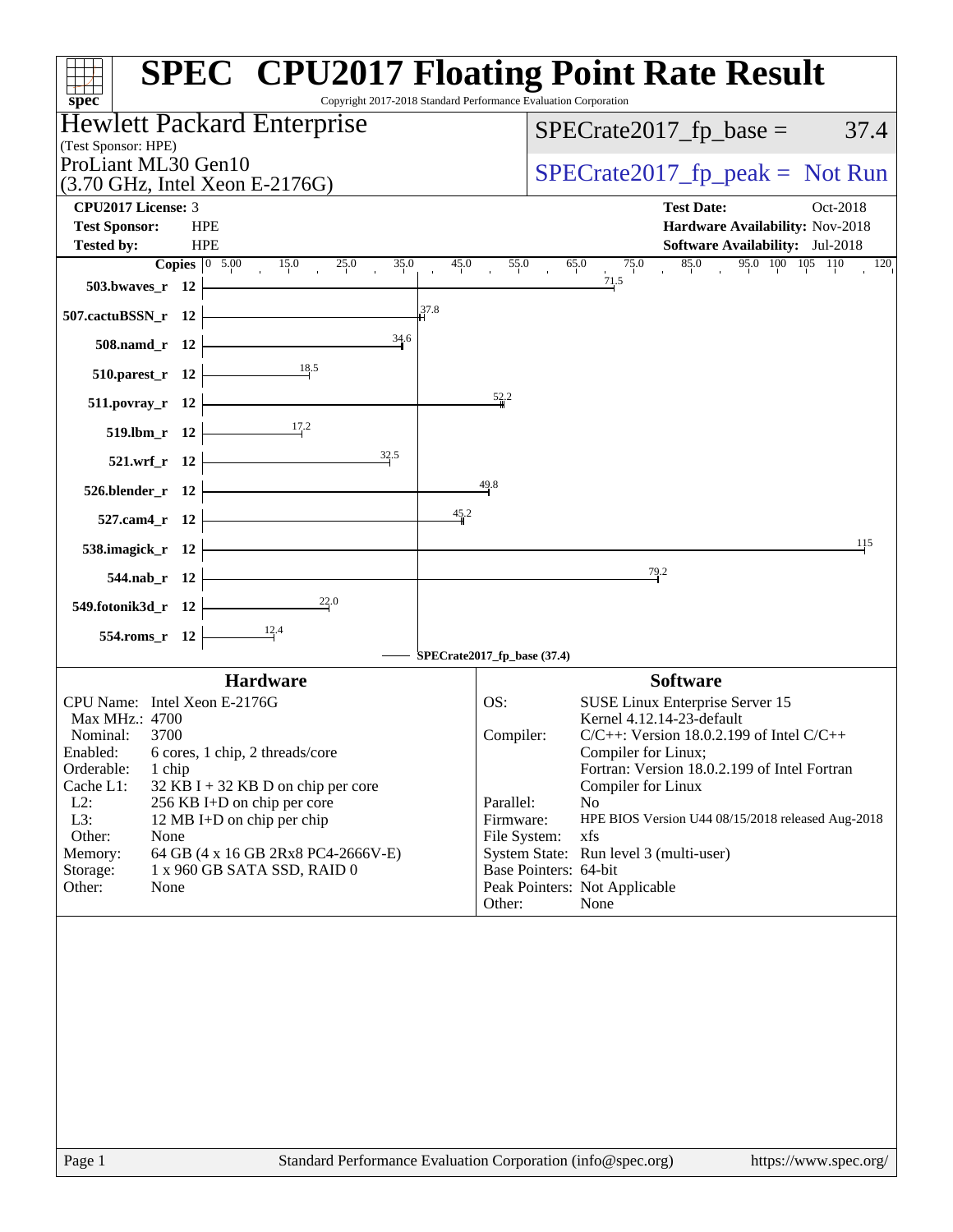Copyright 2017-2018 Standard Performance Evaluation Corporation

#### Hewlett Packard Enterprise

(Test Sponsor: HPE)

**[spec](http://www.spec.org/)**

(3.70 GHz, Intel Xeon E-2176G)

 $SPECTate2017<sub>fp</sub> base =  $37.4$$ 

### ProLiant ML30 Gen10  $SPECTR_{12}^{270}$  [SPECrate2017\\_fp\\_peak =](http://www.spec.org/auto/cpu2017/Docs/result-fields.html#SPECrate2017fppeak) Not Run

**[CPU2017 License:](http://www.spec.org/auto/cpu2017/Docs/result-fields.html#CPU2017License)** 3 **[Test Date:](http://www.spec.org/auto/cpu2017/Docs/result-fields.html#TestDate)** Oct-2018 **[Test Sponsor:](http://www.spec.org/auto/cpu2017/Docs/result-fields.html#TestSponsor)** HPE **[Hardware Availability:](http://www.spec.org/auto/cpu2017/Docs/result-fields.html#HardwareAvailability)** Nov-2018 **[Tested by:](http://www.spec.org/auto/cpu2017/Docs/result-fields.html#Testedby)** HPE **[Software Availability:](http://www.spec.org/auto/cpu2017/Docs/result-fields.html#SoftwareAvailability)** Jul-2018

#### **[Results Table](http://www.spec.org/auto/cpu2017/Docs/result-fields.html#ResultsTable)**

|                                            | <b>Base</b>   |                 |                |                | <b>Peak</b> |                 |       |               |                                                              |              |                |              |                |              |
|--------------------------------------------|---------------|-----------------|----------------|----------------|-------------|-----------------|-------|---------------|--------------------------------------------------------------|--------------|----------------|--------------|----------------|--------------|
| <b>Benchmark</b>                           | <b>Copies</b> | <b>Seconds</b>  | Ratio          | <b>Seconds</b> | Ratio       | <b>Seconds</b>  | Ratio | <b>Copies</b> | <b>Seconds</b>                                               | <b>Ratio</b> | <b>Seconds</b> | <b>Ratio</b> | <b>Seconds</b> | <b>Ratio</b> |
| 503.bwayes r                               | 12            | 1684            | 71.5           | 1683           | 71.5        | 1683            | 71.5  |               |                                                              |              |                |              |                |              |
| 507.cactuBSSN_r                            | 12            | 402             | 37.8           | 395            | 38.4        | 403             | 37.7  |               |                                                              |              |                |              |                |              |
| $508$ .namd $r$                            | 12            | 330             | 34.5           | 329            | 34.6        | 328             | 34.7  |               |                                                              |              |                |              |                |              |
| 510.parest_r                               | 12            | 1700            | 18.5           | 1692           | 18.6        | 1698            | 18.5  |               |                                                              |              |                |              |                |              |
| $511.$ povray_r                            | 12            | 541             | 51.8           | 534            | 52.4        | 537             | 52.2  |               |                                                              |              |                |              |                |              |
| 519.lbm r                                  | 12            | 736             | 17.2           | 737            | 17.2        | 736             | 17.2  |               |                                                              |              |                |              |                |              |
| $521$ .wrf r                               | 12            | 825             | 32.6           | 826            | 32.5        | 826             | 32.5  |               |                                                              |              |                |              |                |              |
| 526.blender_r                              | 12            | 368             | 49.6           | 367            | 49.8        | 367             | 49.8  |               |                                                              |              |                |              |                |              |
| $527$ .cam $4r$                            | 12            | 467             | 45.0           | 465            | 45.2        | 462             | 45.4  |               |                                                              |              |                |              |                |              |
| 538.imagick_r                              | 12            | 259             | 115            | 259            | 115         | 259             | 115   |               |                                                              |              |                |              |                |              |
| 544.nab r                                  | 12            | 255             | 79.2           | 255            | 79.1        | 255             | 79.2  |               |                                                              |              |                |              |                |              |
| 549.fotonik3d r                            | 12            | 2130            | 22.0           | 2127           | 22.0        | 2130            | 22.0  |               |                                                              |              |                |              |                |              |
| $554$ .roms_r                              | 12            | 1536            | 12.4           | 1547           | 12.3        | 1542            | 12.4  |               |                                                              |              |                |              |                |              |
| $SPECrate2017_fp\_base =$<br>37.4          |               |                 |                |                |             |                 |       |               |                                                              |              |                |              |                |              |
| $SPECrate2017$ fp peak =<br><b>Not Run</b> |               |                 |                |                |             |                 |       |               |                                                              |              |                |              |                |              |
| $\mathbf{r}$ $\mathbf{r}$                  |               | $\cdot$ $\cdot$ | $\mathbf{r}$ . | $\cdots$       |             | P <sub>11</sub> |       |               | $-1$ , $-1$ , $-1$ , $-1$ , $-1$ , $-1$ , $-1$ , $-1$ , $-1$ |              | $\mathbf{H}$   |              |                |              |

Results appear in the [order in which they were run.](http://www.spec.org/auto/cpu2017/Docs/result-fields.html#RunOrder) Bold underlined text [indicates a median measurement.](http://www.spec.org/auto/cpu2017/Docs/result-fields.html#Median)

#### **[Submit Notes](http://www.spec.org/auto/cpu2017/Docs/result-fields.html#SubmitNotes)**

 The taskset mechanism was used to bind copies to processors. The config file option 'submit' was used to generate taskset commands to bind each copy to a specific processor. For details, please see the config file.

### **[Operating System Notes](http://www.spec.org/auto/cpu2017/Docs/result-fields.html#OperatingSystemNotes)**

 Stack size set to unlimited using "ulimit -s unlimited" Transparent Huge Pages enabled by default Prior to runcpu invocation Filesystem page cache synced and cleared with: sync; echo 3 > /proc/sys/vm/drop\_caches IRQ balance service was stopped using "systemctl stop irqbalance.service" Tuned-adm profile was set to Throughput-Performance using "tuned-adm profile throughput-performance" VM Dirty ratio was set to 40 using "echo 40 > /proc/sys/vm/dirty\_ratio"

#### **[General Notes](http://www.spec.org/auto/cpu2017/Docs/result-fields.html#GeneralNotes)**

Environment variables set by runcpu before the start of the run: LD\_LIBRARY\_PATH = "/home/cpu2017/lib/ia32:/home/cpu2017/lib/intel64:/home/cpu2017/je5.0.1-32:/home/cpu2017/je5.0.1-64"

 Binaries compiled on a system with 1x Intel Core i7-6700K CPU + 32GB RAM memory using Redhat Enterprise Linux 7.5

**(Continued on next page)**

Page 2 Standard Performance Evaluation Corporation [\(info@spec.org\)](mailto:info@spec.org) <https://www.spec.org/>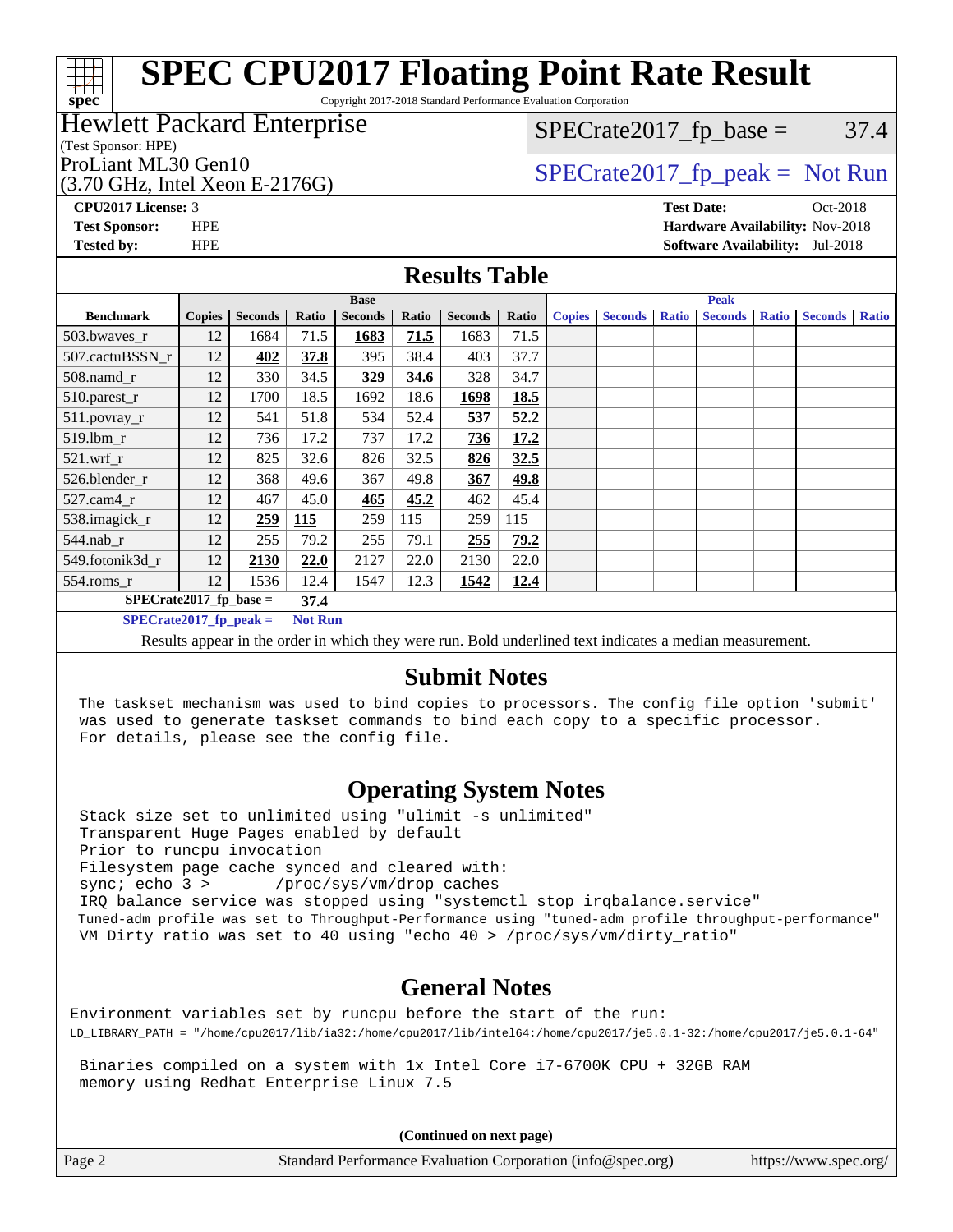Copyright 2017-2018 Standard Performance Evaluation Corporation

#### Hewlett Packard Enterprise

 $SPECTate2017<sub>fp</sub> base =  $37.4$$ 

### (Test Sponsor: HPE)

(3.70 GHz, Intel Xeon E-2176G)

ProLiant ML30 Gen10  $SPECTA = 2176C$   $SPECTA = 2017$  speak = Not Run

**[spec](http://www.spec.org/)**

**[CPU2017 License:](http://www.spec.org/auto/cpu2017/Docs/result-fields.html#CPU2017License)** 3 **[Test Date:](http://www.spec.org/auto/cpu2017/Docs/result-fields.html#TestDate)** Oct-2018 **[Test Sponsor:](http://www.spec.org/auto/cpu2017/Docs/result-fields.html#TestSponsor)** HPE **[Hardware Availability:](http://www.spec.org/auto/cpu2017/Docs/result-fields.html#HardwareAvailability)** Nov-2018 **[Tested by:](http://www.spec.org/auto/cpu2017/Docs/result-fields.html#Testedby)** HPE **[Software Availability:](http://www.spec.org/auto/cpu2017/Docs/result-fields.html#SoftwareAvailability)** Jul-2018

#### **[General Notes \(Continued\)](http://www.spec.org/auto/cpu2017/Docs/result-fields.html#GeneralNotes)**

Yes: The test sponsor attests, as of date of publication, that CVE-2017-5754 (Meltdown) is mitigated in the system as tested and documented. Yes: The test sponsor attests, as of date of publication, that CVE-2017-5753 (Spectre variant 1) is mitigated in the system as tested and documented. Yes: The test sponsor attests, as of date of publication, that CVE-2017-5715 (Spectre variant 2) is mitigated in the system as tested and documented. **[Platform Notes](http://www.spec.org/auto/cpu2017/Docs/result-fields.html#PlatformNotes)** BIOS Configuration: Thermal Configuration set to Maximum Cooling LLC Prefetch set to Enabled LLC Dead Line Allocation set to Disabled Workload Profile set to General Throughput Compute Minimum Processor Idle Power Core C-State set to C1E State Sysinfo program /home/cpu2017/bin/sysinfo Rev: r5974 of 2018-05-19 9bcde8f2999c33d61f64985e45859ea9 running on ml30-sles15-mk Mon Oct 1 14:21:46 2018 SUT (System Under Test) info as seen by some common utilities. For more information on this section, see <https://www.spec.org/cpu2017/Docs/config.html#sysinfo> From /proc/cpuinfo model name : Intel(R) Xeon(R) E-2176G CPU @ 3.70GHz 1 "physical id"s (chips) 12 "processors" cores, siblings (Caution: counting these is hw and system dependent. The following excerpts from /proc/cpuinfo might not be reliable. Use with caution.) cpu cores : 6 siblings : 12 physical 0: cores 0 1 2 3 4 5 From lscpu: Architecture: x86\_64 CPU op-mode(s): 32-bit, 64-bit Byte Order: Little Endian  $CPU(s):$  12 On-line CPU(s) list: 0-11 Thread(s) per core: 2

 Core(s) per socket: 6 Socket(s): 1 NUMA node(s): 1

 CPU family: 6 Model: 158

Vendor ID: GenuineIntel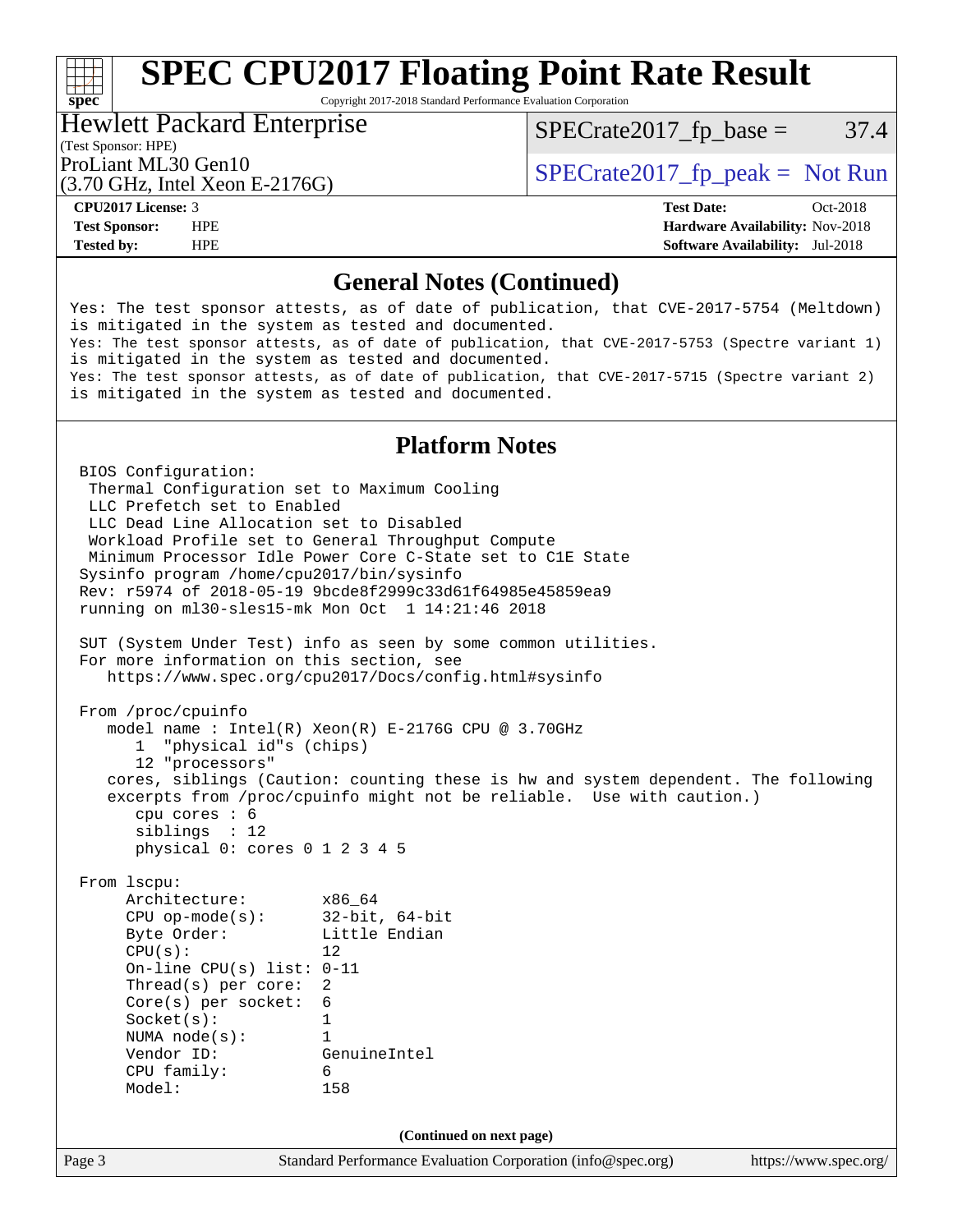Copyright 2017-2018 Standard Performance Evaluation Corporation

#### Hewlett Packard Enterprise

 $SPECTate2017<sub>fp</sub> base =  $37.4$$ 

(Test Sponsor: HPE)

(3.70 GHz, Intel Xeon E-2176G)

ProLiant ML30 Gen10  $SPECTR_{12}^{270}$  [SPECrate2017\\_fp\\_peak =](http://www.spec.org/auto/cpu2017/Docs/result-fields.html#SPECrate2017fppeak) Not Run

**[spec](http://www.spec.org/)**

a tim

**[CPU2017 License:](http://www.spec.org/auto/cpu2017/Docs/result-fields.html#CPU2017License)** 3 **[Test Date:](http://www.spec.org/auto/cpu2017/Docs/result-fields.html#TestDate)** Oct-2018 **[Test Sponsor:](http://www.spec.org/auto/cpu2017/Docs/result-fields.html#TestSponsor)** HPE **[Hardware Availability:](http://www.spec.org/auto/cpu2017/Docs/result-fields.html#HardwareAvailability)** Nov-2018 **[Tested by:](http://www.spec.org/auto/cpu2017/Docs/result-fields.html#Testedby)** HPE **[Software Availability:](http://www.spec.org/auto/cpu2017/Docs/result-fields.html#SoftwareAvailability)** Jul-2018

#### **[Platform Notes \(Continued\)](http://www.spec.org/auto/cpu2017/Docs/result-fields.html#PlatformNotes)**

 Model name: Intel(R) Xeon(R) E-2176G CPU @ 3.70GHz Stepping: 10 CPU MHz: 3700.000 BogoMIPS: 7392.00 Virtualization: VT-x L1d cache: 32K L1i cache: 32K L2 cache: 256K L3 cache: 12288K NUMA node0 CPU(s): 0-11 Flags: fpu vme de pse tsc msr pae mce cx8 apic sep mtrr pge mca cmov pat pse36 clflush dts acpi mmx fxsr sse sse2 ss ht tm pbe syscall nx pdpe1gb rdtscp lm constant\_tsc art arch\_perfmon pebs bts rep\_good nopl xtopology nonstop\_tsc cpuid aperfmperf tsc\_known\_freq pni pclmulqdq dtes64 monitor ds\_cpl vmx smx est tm2 ssse3 sdbg fma cx16 xtpr pdcm pcid sse4\_1 sse4\_2 x2apic movbe popcnt tsc\_deadline\_timer aes xsave avx f16c rdrand lahf\_lm abm 3dnowprefetch cpuid\_fault epb invpcid\_single pti tpr\_shadow vnmi flexpriority ept vpid fsgsbase tsc\_adjust bmi1 hle avx2 smep bmi2 erms invpcid rtm mpx rdseed adx smap clflushopt intel\_pt xsaveopt xsavec xgetbv1 xsaves ibpb ibrs stibp dtherm ida arat pln pts ssbd /proc/cpuinfo cache data cache size : 12288 KB From numactl --hardware WARNING: a numactl 'node' might or might not correspond to a physical chip. available: 1 nodes (0) node 0 cpus: 0 1 2 3 4 5 6 7 8 9 10 11 node 0 size: 64264 MB node 0 free: 44910 MB node distances: node 0  $0: 10$  From /proc/meminfo MemTotal: 65807088 kB HugePages\_Total: 0 Hugepagesize: 2048 kB From /etc/\*release\* /etc/\*version\* os-release: NAME="SLES" VERSION="15" VERSION\_ID="15" PRETTY\_NAME="SUSE Linux Enterprise Server 15" ID="sles" ID\_LIKE="suse" ANSI\_COLOR="0;32" **(Continued on next page)**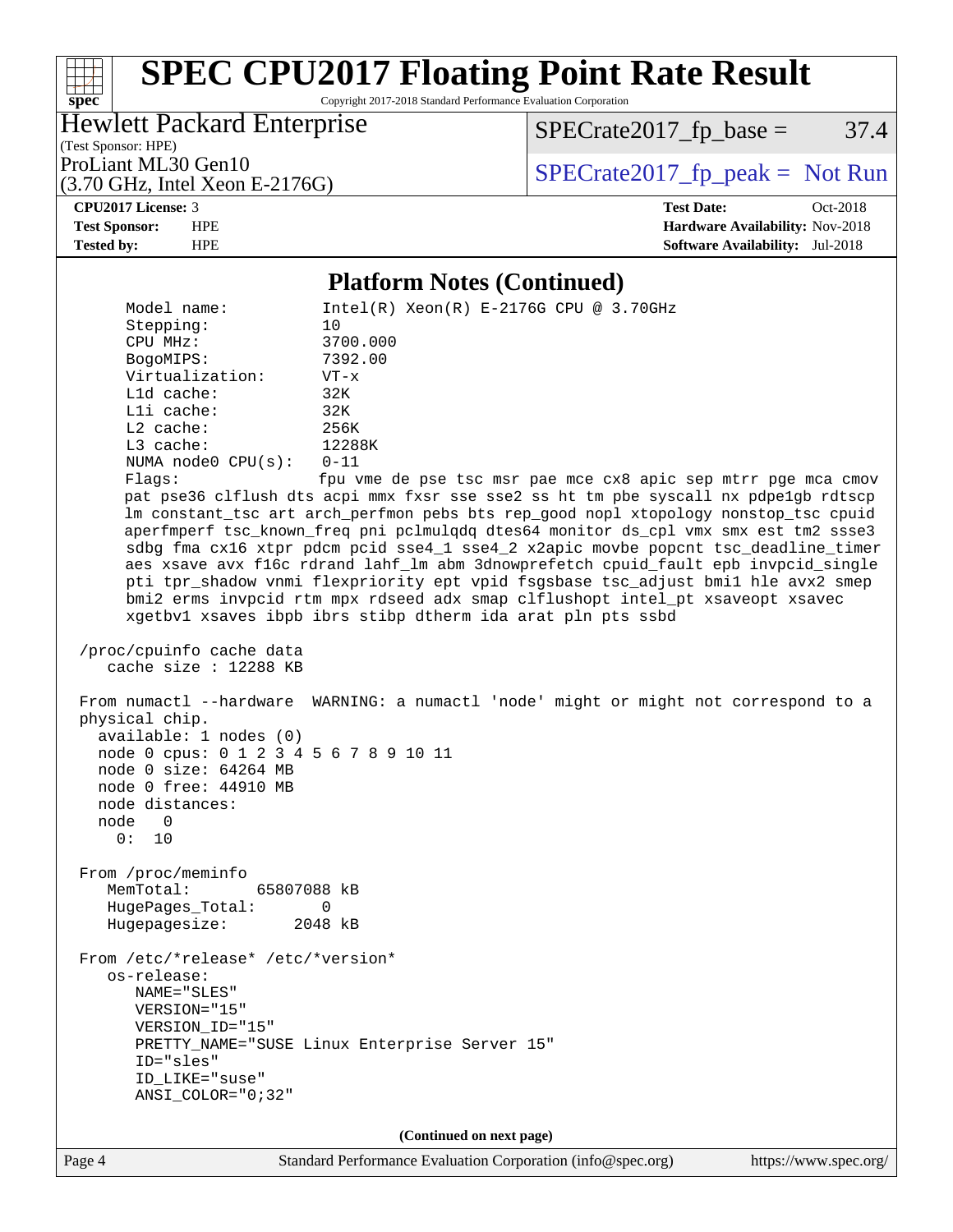Copyright 2017-2018 Standard Performance Evaluation Corporation

Hewlett Packard Enterprise

 $SPECTate2017<sub>fr</sub> base = 37.4$ 

### (Test Sponsor: HPE)

(3.70 GHz, Intel Xeon E-2176G)

ProLiant ML30 Gen10  $SPECTA = 2176C$   $SPECTA = 2017$   $SPECTA = 2017$   $SPECTA = 2017$   $S.$ 

**[spec](http://www.spec.org/)**

**[CPU2017 License:](http://www.spec.org/auto/cpu2017/Docs/result-fields.html#CPU2017License)** 3 **[Test Date:](http://www.spec.org/auto/cpu2017/Docs/result-fields.html#TestDate)** Oct-2018 **[Test Sponsor:](http://www.spec.org/auto/cpu2017/Docs/result-fields.html#TestSponsor)** HPE **[Hardware Availability:](http://www.spec.org/auto/cpu2017/Docs/result-fields.html#HardwareAvailability)** Nov-2018 **[Tested by:](http://www.spec.org/auto/cpu2017/Docs/result-fields.html#Testedby)** HPE **[Software Availability:](http://www.spec.org/auto/cpu2017/Docs/result-fields.html#SoftwareAvailability)** Jul-2018

#### **[Platform Notes \(Continued\)](http://www.spec.org/auto/cpu2017/Docs/result-fields.html#PlatformNotes)**

CPE\_NAME="cpe:/o:suse:sles:15"

uname -a:

 Linux ml30-sles15-mk 4.12.14-23-default #1 SMP Tue May 29 21:04:44 UTC 2018 (cd0437b) x86\_64 x86\_64 x86\_64 GNU/Linux

Kernel self-reported vulnerability status:

 CVE-2017-5754 (Meltdown): Mitigation: PTI CVE-2017-5753 (Spectre variant 1): Mitigation: \_\_user pointer sanitization CVE-2017-5715 (Spectre variant 2): Mitigation: Indirect Branch Restricted Speculation, IBPB, IBRS\_FW

run-level 3 Sep 28 15:19

 SPEC is set to: /home/cpu2017 Filesystem Type Size Used Avail Use% Mounted on /dev/sdd5 xfs 751G 25G 726G 4% /home

 Additional information from dmidecode follows. WARNING: Use caution when you interpret this section. The 'dmidecode' program reads system data which is "intended to allow hardware to be accurately determined", but the intent may not be met, as there are frequent changes to hardware, firmware, and the "DMTF SMBIOS" standard. BIOS HPE U44 08/15/2018 Memory:

4x UNKNOWN NOT AVAILABLE 16 GB 2 rank 2666, configured at 2667

(End of data from sysinfo program)

#### **[Compiler Version Notes](http://www.spec.org/auto/cpu2017/Docs/result-fields.html#CompilerVersionNotes)**

| Page 5                     |                                                                 | Standard Performance Evaluation Corporation (info@spec.org) | https://www.spec.org/ |  |  |  |
|----------------------------|-----------------------------------------------------------------|-------------------------------------------------------------|-----------------------|--|--|--|
| (Continued on next page)   |                                                                 |                                                             |                       |  |  |  |
|                            |                                                                 |                                                             |                       |  |  |  |
| icpc (ICC) 18.0.2 20180210 | Copyright (C) 1985-2018 Intel Corporation. All rights reserved. |                                                             |                       |  |  |  |
|                            | CXXC 508. namd $r(base)$ 510. parest $r(base)$                  | -------------------------------------                       |                       |  |  |  |
| icc (ICC) 18.0.2 20180210  | Copyright (C) 1985-2018 Intel Corporation. All rights reserved. |                                                             |                       |  |  |  |
|                            | CC $519.1$ bm_r(base) 538.imagick_r(base) 544.nab_r(base)       |                                                             |                       |  |  |  |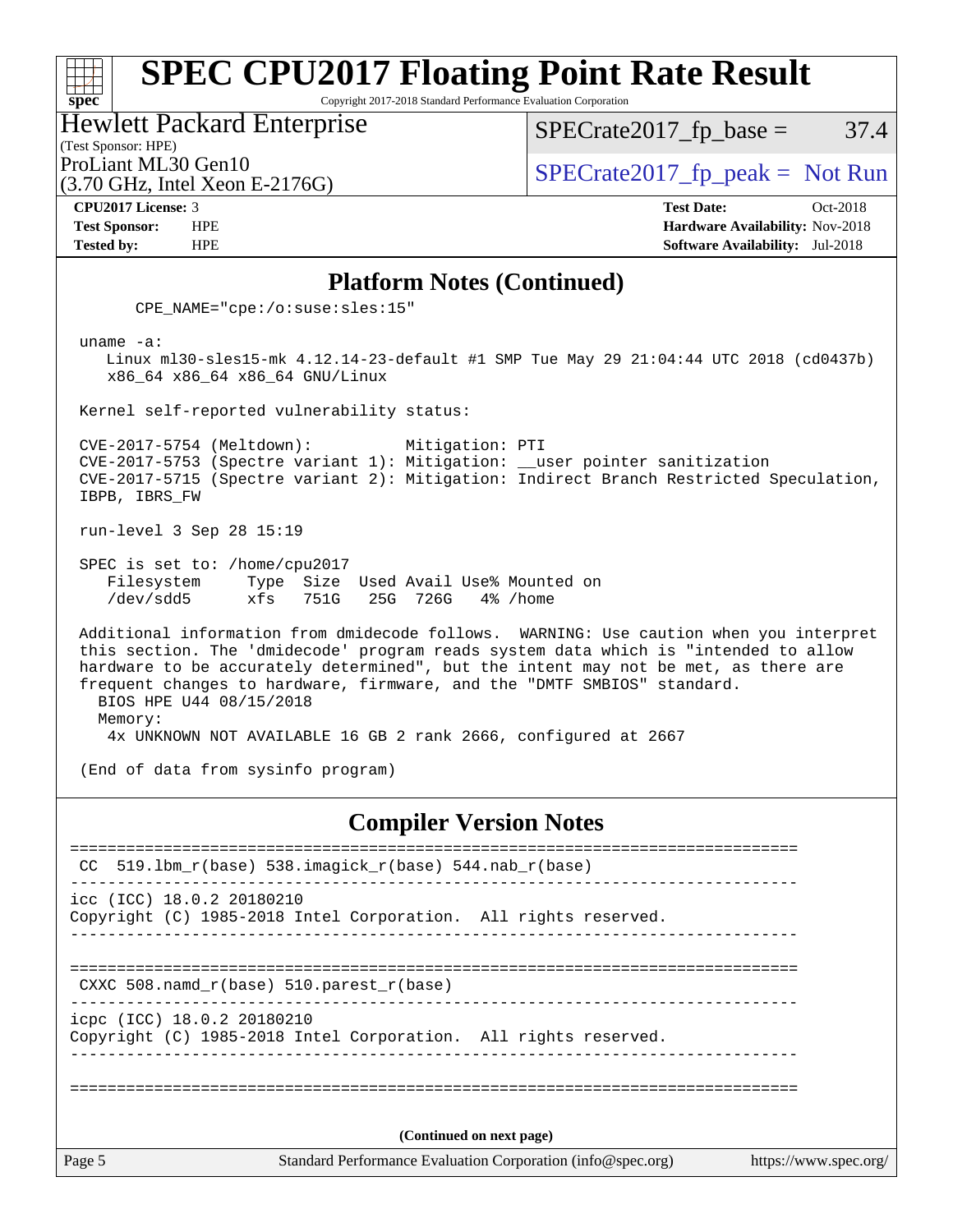# **[spec](http://www.spec.org/)**

# **[SPEC CPU2017 Floating Point Rate Result](http://www.spec.org/auto/cpu2017/Docs/result-fields.html#SPECCPU2017FloatingPointRateResult)**

Copyright 2017-2018 Standard Performance Evaluation Corporation

#### Hewlett Packard Enterprise

 $SPECTate2017<sub>fp</sub> base =  $37.4$$ 

(Test Sponsor: HPE)

(3.70 GHz, Intel Xeon E-2176G)

ProLiant ML30 Gen10  $SPECTA = 2176C$   $SPECTA = 2017$  speak = Not Run

**[CPU2017 License:](http://www.spec.org/auto/cpu2017/Docs/result-fields.html#CPU2017License)** 3 **[Test Date:](http://www.spec.org/auto/cpu2017/Docs/result-fields.html#TestDate)** Oct-2018 **[Test Sponsor:](http://www.spec.org/auto/cpu2017/Docs/result-fields.html#TestSponsor)** HPE **[Hardware Availability:](http://www.spec.org/auto/cpu2017/Docs/result-fields.html#HardwareAvailability)** Nov-2018 **[Tested by:](http://www.spec.org/auto/cpu2017/Docs/result-fields.html#Testedby)** HPE **[Software Availability:](http://www.spec.org/auto/cpu2017/Docs/result-fields.html#SoftwareAvailability)** Jul-2018

#### **[Compiler Version Notes \(Continued\)](http://www.spec.org/auto/cpu2017/Docs/result-fields.html#CompilerVersionNotes)**

 CC 511.povray\_r(base) 526.blender\_r(base) ----------------------------------------------------------------------------- icpc (ICC) 18.0.2 20180210 Copyright (C) 1985-2018 Intel Corporation. All rights reserved. icc (ICC) 18.0.2 20180210 Copyright (C) 1985-2018 Intel Corporation. All rights reserved. ------------------------------------------------------------------------------ ============================================================================== FC 507.cactuBSSN\_r(base) icpc (ICC) 18.0.2 20180210 Copyright (C) 1985-2018 Intel Corporation. All rights reserved. icc (ICC) 18.0.2 20180210 Copyright (C) 1985-2018 Intel Corporation. All rights reserved. ifort (IFORT) 18.0.2 20180210 Copyright (C) 1985-2018 Intel Corporation. All rights reserved. ------------------------------------------------------------------------------ ============================================================================== FC 503.bwaves\_r(base) 549.fotonik3d\_r(base) 554.roms\_r(base) ----------------------------------------------------------------------------- ifort (IFORT) 18.0.2 20180210 Copyright (C) 1985-2018 Intel Corporation. All rights reserved. ------------------------------------------------------------------------------ ============================================================================== CC 521.wrf\_r(base) 527.cam4\_r(base) ----------------------------------------------------------------------------- ifort (IFORT) 18.0.2 20180210 Copyright (C) 1985-2018 Intel Corporation. All rights reserved. icc (ICC) 18.0.2 20180210 Copyright (C) 1985-2018 Intel Corporation. All rights reserved. ------------------------------------------------------------------------------

### **[Base Compiler Invocation](http://www.spec.org/auto/cpu2017/Docs/result-fields.html#BaseCompilerInvocation)**

[C benchmarks](http://www.spec.org/auto/cpu2017/Docs/result-fields.html#Cbenchmarks): [icc -m64 -std=c11](http://www.spec.org/cpu2017/results/res2018q4/cpu2017-20181015-09172.flags.html#user_CCbase_intel_icc_64bit_c11_33ee0cdaae7deeeab2a9725423ba97205ce30f63b9926c2519791662299b76a0318f32ddfffdc46587804de3178b4f9328c46fa7c2b0cd779d7a61945c91cd35)

[C++ benchmarks:](http://www.spec.org/auto/cpu2017/Docs/result-fields.html#CXXbenchmarks)

[icpc -m64](http://www.spec.org/cpu2017/results/res2018q4/cpu2017-20181015-09172.flags.html#user_CXXbase_intel_icpc_64bit_4ecb2543ae3f1412ef961e0650ca070fec7b7afdcd6ed48761b84423119d1bf6bdf5cad15b44d48e7256388bc77273b966e5eb805aefd121eb22e9299b2ec9d9)

[Fortran benchmarks](http://www.spec.org/auto/cpu2017/Docs/result-fields.html#Fortranbenchmarks): [ifort -m64](http://www.spec.org/cpu2017/results/res2018q4/cpu2017-20181015-09172.flags.html#user_FCbase_intel_ifort_64bit_24f2bb282fbaeffd6157abe4f878425411749daecae9a33200eee2bee2fe76f3b89351d69a8130dd5949958ce389cf37ff59a95e7a40d588e8d3a57e0c3fd751)

**(Continued on next page)**

Page 6 Standard Performance Evaluation Corporation [\(info@spec.org\)](mailto:info@spec.org) <https://www.spec.org/>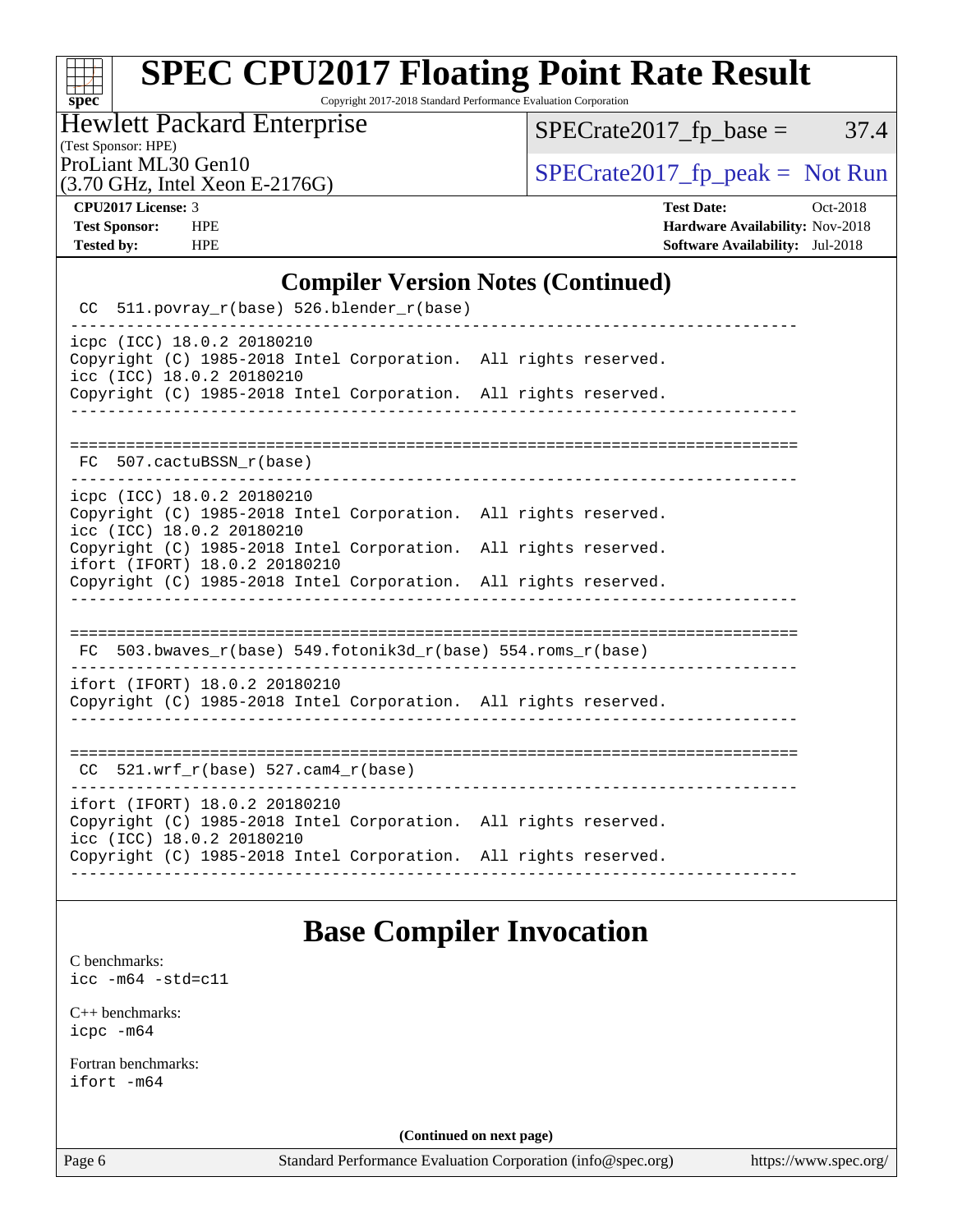# **[spec](http://www.spec.org/)**

# **[SPEC CPU2017 Floating Point Rate Result](http://www.spec.org/auto/cpu2017/Docs/result-fields.html#SPECCPU2017FloatingPointRateResult)**

Copyright 2017-2018 Standard Performance Evaluation Corporation

### Hewlett Packard Enterprise

 $SPECTate2017<sub>fp</sub> base =  $37.4$$ 

(Test Sponsor: HPE)

(3.70 GHz, Intel Xeon E-2176G)

ProLiant ML30 Gen10  $SPECTR_{12}^{270}$  [SPECrate2017\\_fp\\_peak =](http://www.spec.org/auto/cpu2017/Docs/result-fields.html#SPECrate2017fppeak) Not Run

**[CPU2017 License:](http://www.spec.org/auto/cpu2017/Docs/result-fields.html#CPU2017License)** 3 **[Test Date:](http://www.spec.org/auto/cpu2017/Docs/result-fields.html#TestDate)** Oct-2018 **[Test Sponsor:](http://www.spec.org/auto/cpu2017/Docs/result-fields.html#TestSponsor)** HPE **[Hardware Availability:](http://www.spec.org/auto/cpu2017/Docs/result-fields.html#HardwareAvailability)** Nov-2018 **[Tested by:](http://www.spec.org/auto/cpu2017/Docs/result-fields.html#Testedby)** HPE **[Software Availability:](http://www.spec.org/auto/cpu2017/Docs/result-fields.html#SoftwareAvailability)** Jul-2018

### **[Base Compiler Invocation \(Continued\)](http://www.spec.org/auto/cpu2017/Docs/result-fields.html#BaseCompilerInvocation)**

[Benchmarks using both Fortran and C](http://www.spec.org/auto/cpu2017/Docs/result-fields.html#BenchmarksusingbothFortranandC): [ifort -m64](http://www.spec.org/cpu2017/results/res2018q4/cpu2017-20181015-09172.flags.html#user_CC_FCbase_intel_ifort_64bit_24f2bb282fbaeffd6157abe4f878425411749daecae9a33200eee2bee2fe76f3b89351d69a8130dd5949958ce389cf37ff59a95e7a40d588e8d3a57e0c3fd751) [icc -m64 -std=c11](http://www.spec.org/cpu2017/results/res2018q4/cpu2017-20181015-09172.flags.html#user_CC_FCbase_intel_icc_64bit_c11_33ee0cdaae7deeeab2a9725423ba97205ce30f63b9926c2519791662299b76a0318f32ddfffdc46587804de3178b4f9328c46fa7c2b0cd779d7a61945c91cd35)

[Benchmarks using both C and C++](http://www.spec.org/auto/cpu2017/Docs/result-fields.html#BenchmarksusingbothCandCXX): [icpc -m64](http://www.spec.org/cpu2017/results/res2018q4/cpu2017-20181015-09172.flags.html#user_CC_CXXbase_intel_icpc_64bit_4ecb2543ae3f1412ef961e0650ca070fec7b7afdcd6ed48761b84423119d1bf6bdf5cad15b44d48e7256388bc77273b966e5eb805aefd121eb22e9299b2ec9d9) [icc -m64 -std=c11](http://www.spec.org/cpu2017/results/res2018q4/cpu2017-20181015-09172.flags.html#user_CC_CXXbase_intel_icc_64bit_c11_33ee0cdaae7deeeab2a9725423ba97205ce30f63b9926c2519791662299b76a0318f32ddfffdc46587804de3178b4f9328c46fa7c2b0cd779d7a61945c91cd35)

[Benchmarks using Fortran, C, and C++:](http://www.spec.org/auto/cpu2017/Docs/result-fields.html#BenchmarksusingFortranCandCXX) [icpc -m64](http://www.spec.org/cpu2017/results/res2018q4/cpu2017-20181015-09172.flags.html#user_CC_CXX_FCbase_intel_icpc_64bit_4ecb2543ae3f1412ef961e0650ca070fec7b7afdcd6ed48761b84423119d1bf6bdf5cad15b44d48e7256388bc77273b966e5eb805aefd121eb22e9299b2ec9d9) [icc -m64 -std=c11](http://www.spec.org/cpu2017/results/res2018q4/cpu2017-20181015-09172.flags.html#user_CC_CXX_FCbase_intel_icc_64bit_c11_33ee0cdaae7deeeab2a9725423ba97205ce30f63b9926c2519791662299b76a0318f32ddfffdc46587804de3178b4f9328c46fa7c2b0cd779d7a61945c91cd35) [ifort -m64](http://www.spec.org/cpu2017/results/res2018q4/cpu2017-20181015-09172.flags.html#user_CC_CXX_FCbase_intel_ifort_64bit_24f2bb282fbaeffd6157abe4f878425411749daecae9a33200eee2bee2fe76f3b89351d69a8130dd5949958ce389cf37ff59a95e7a40d588e8d3a57e0c3fd751)

### **[Base Portability Flags](http://www.spec.org/auto/cpu2017/Docs/result-fields.html#BasePortabilityFlags)**

 503.bwaves\_r: [-DSPEC\\_LP64](http://www.spec.org/cpu2017/results/res2018q4/cpu2017-20181015-09172.flags.html#suite_basePORTABILITY503_bwaves_r_DSPEC_LP64) 507.cactuBSSN\_r: [-DSPEC\\_LP64](http://www.spec.org/cpu2017/results/res2018q4/cpu2017-20181015-09172.flags.html#suite_basePORTABILITY507_cactuBSSN_r_DSPEC_LP64) 508.namd\_r: [-DSPEC\\_LP64](http://www.spec.org/cpu2017/results/res2018q4/cpu2017-20181015-09172.flags.html#suite_basePORTABILITY508_namd_r_DSPEC_LP64) 510.parest\_r: [-DSPEC\\_LP64](http://www.spec.org/cpu2017/results/res2018q4/cpu2017-20181015-09172.flags.html#suite_basePORTABILITY510_parest_r_DSPEC_LP64) 511.povray\_r: [-DSPEC\\_LP64](http://www.spec.org/cpu2017/results/res2018q4/cpu2017-20181015-09172.flags.html#suite_basePORTABILITY511_povray_r_DSPEC_LP64) 519.lbm\_r: [-DSPEC\\_LP64](http://www.spec.org/cpu2017/results/res2018q4/cpu2017-20181015-09172.flags.html#suite_basePORTABILITY519_lbm_r_DSPEC_LP64) 521.wrf\_r: [-DSPEC\\_LP64](http://www.spec.org/cpu2017/results/res2018q4/cpu2017-20181015-09172.flags.html#suite_basePORTABILITY521_wrf_r_DSPEC_LP64) [-DSPEC\\_CASE\\_FLAG](http://www.spec.org/cpu2017/results/res2018q4/cpu2017-20181015-09172.flags.html#b521.wrf_r_baseCPORTABILITY_DSPEC_CASE_FLAG) [-convert big\\_endian](http://www.spec.org/cpu2017/results/res2018q4/cpu2017-20181015-09172.flags.html#user_baseFPORTABILITY521_wrf_r_convert_big_endian_c3194028bc08c63ac5d04de18c48ce6d347e4e562e8892b8bdbdc0214820426deb8554edfa529a3fb25a586e65a3d812c835984020483e7e73212c4d31a38223) 526.blender\_r: [-DSPEC\\_LP64](http://www.spec.org/cpu2017/results/res2018q4/cpu2017-20181015-09172.flags.html#suite_basePORTABILITY526_blender_r_DSPEC_LP64) [-DSPEC\\_LINUX](http://www.spec.org/cpu2017/results/res2018q4/cpu2017-20181015-09172.flags.html#b526.blender_r_baseCPORTABILITY_DSPEC_LINUX) [-funsigned-char](http://www.spec.org/cpu2017/results/res2018q4/cpu2017-20181015-09172.flags.html#user_baseCPORTABILITY526_blender_r_force_uchar_40c60f00ab013830e2dd6774aeded3ff59883ba5a1fc5fc14077f794d777847726e2a5858cbc7672e36e1b067e7e5c1d9a74f7176df07886a243d7cc18edfe67) 527.cam4\_r: [-DSPEC\\_LP64](http://www.spec.org/cpu2017/results/res2018q4/cpu2017-20181015-09172.flags.html#suite_basePORTABILITY527_cam4_r_DSPEC_LP64) [-DSPEC\\_CASE\\_FLAG](http://www.spec.org/cpu2017/results/res2018q4/cpu2017-20181015-09172.flags.html#b527.cam4_r_baseCPORTABILITY_DSPEC_CASE_FLAG) 538.imagick\_r: [-DSPEC\\_LP64](http://www.spec.org/cpu2017/results/res2018q4/cpu2017-20181015-09172.flags.html#suite_basePORTABILITY538_imagick_r_DSPEC_LP64) 544.nab\_r: [-DSPEC\\_LP64](http://www.spec.org/cpu2017/results/res2018q4/cpu2017-20181015-09172.flags.html#suite_basePORTABILITY544_nab_r_DSPEC_LP64) 549.fotonik3d\_r: [-DSPEC\\_LP64](http://www.spec.org/cpu2017/results/res2018q4/cpu2017-20181015-09172.flags.html#suite_basePORTABILITY549_fotonik3d_r_DSPEC_LP64) 554.roms\_r: [-DSPEC\\_LP64](http://www.spec.org/cpu2017/results/res2018q4/cpu2017-20181015-09172.flags.html#suite_basePORTABILITY554_roms_r_DSPEC_LP64)

### **[Base Optimization Flags](http://www.spec.org/auto/cpu2017/Docs/result-fields.html#BaseOptimizationFlags)**

[C benchmarks](http://www.spec.org/auto/cpu2017/Docs/result-fields.html#Cbenchmarks): [-xCORE-AVX2](http://www.spec.org/cpu2017/results/res2018q4/cpu2017-20181015-09172.flags.html#user_CCbase_f-xCORE-AVX2) [-ipo](http://www.spec.org/cpu2017/results/res2018q4/cpu2017-20181015-09172.flags.html#user_CCbase_f-ipo) [-O3](http://www.spec.org/cpu2017/results/res2018q4/cpu2017-20181015-09172.flags.html#user_CCbase_f-O3) [-no-prec-div](http://www.spec.org/cpu2017/results/res2018q4/cpu2017-20181015-09172.flags.html#user_CCbase_f-no-prec-div) [-qopt-prefetch](http://www.spec.org/cpu2017/results/res2018q4/cpu2017-20181015-09172.flags.html#user_CCbase_f-qopt-prefetch) [-ffinite-math-only](http://www.spec.org/cpu2017/results/res2018q4/cpu2017-20181015-09172.flags.html#user_CCbase_f_finite_math_only_cb91587bd2077682c4b38af759c288ed7c732db004271a9512da14a4f8007909a5f1427ecbf1a0fb78ff2a814402c6114ac565ca162485bbcae155b5e4258871) [-qopt-mem-layout-trans=3](http://www.spec.org/cpu2017/results/res2018q4/cpu2017-20181015-09172.flags.html#user_CCbase_f-qopt-mem-layout-trans_de80db37974c74b1f0e20d883f0b675c88c3b01e9d123adea9b28688d64333345fb62bc4a798493513fdb68f60282f9a726aa07f478b2f7113531aecce732043) [C++ benchmarks:](http://www.spec.org/auto/cpu2017/Docs/result-fields.html#CXXbenchmarks) [-xCORE-AVX2](http://www.spec.org/cpu2017/results/res2018q4/cpu2017-20181015-09172.flags.html#user_CXXbase_f-xCORE-AVX2) [-ipo](http://www.spec.org/cpu2017/results/res2018q4/cpu2017-20181015-09172.flags.html#user_CXXbase_f-ipo) [-O3](http://www.spec.org/cpu2017/results/res2018q4/cpu2017-20181015-09172.flags.html#user_CXXbase_f-O3) [-no-prec-div](http://www.spec.org/cpu2017/results/res2018q4/cpu2017-20181015-09172.flags.html#user_CXXbase_f-no-prec-div) [-qopt-prefetch](http://www.spec.org/cpu2017/results/res2018q4/cpu2017-20181015-09172.flags.html#user_CXXbase_f-qopt-prefetch) [-ffinite-math-only](http://www.spec.org/cpu2017/results/res2018q4/cpu2017-20181015-09172.flags.html#user_CXXbase_f_finite_math_only_cb91587bd2077682c4b38af759c288ed7c732db004271a9512da14a4f8007909a5f1427ecbf1a0fb78ff2a814402c6114ac565ca162485bbcae155b5e4258871) [-qopt-mem-layout-trans=3](http://www.spec.org/cpu2017/results/res2018q4/cpu2017-20181015-09172.flags.html#user_CXXbase_f-qopt-mem-layout-trans_de80db37974c74b1f0e20d883f0b675c88c3b01e9d123adea9b28688d64333345fb62bc4a798493513fdb68f60282f9a726aa07f478b2f7113531aecce732043) [Fortran benchmarks](http://www.spec.org/auto/cpu2017/Docs/result-fields.html#Fortranbenchmarks): [-xCORE-AVX2](http://www.spec.org/cpu2017/results/res2018q4/cpu2017-20181015-09172.flags.html#user_FCbase_f-xCORE-AVX2) [-ipo](http://www.spec.org/cpu2017/results/res2018q4/cpu2017-20181015-09172.flags.html#user_FCbase_f-ipo) [-O3](http://www.spec.org/cpu2017/results/res2018q4/cpu2017-20181015-09172.flags.html#user_FCbase_f-O3) [-no-prec-div](http://www.spec.org/cpu2017/results/res2018q4/cpu2017-20181015-09172.flags.html#user_FCbase_f-no-prec-div) [-qopt-prefetch](http://www.spec.org/cpu2017/results/res2018q4/cpu2017-20181015-09172.flags.html#user_FCbase_f-qopt-prefetch) [-ffinite-math-only](http://www.spec.org/cpu2017/results/res2018q4/cpu2017-20181015-09172.flags.html#user_FCbase_f_finite_math_only_cb91587bd2077682c4b38af759c288ed7c732db004271a9512da14a4f8007909a5f1427ecbf1a0fb78ff2a814402c6114ac565ca162485bbcae155b5e4258871) [-qopt-mem-layout-trans=3](http://www.spec.org/cpu2017/results/res2018q4/cpu2017-20181015-09172.flags.html#user_FCbase_f-qopt-mem-layout-trans_de80db37974c74b1f0e20d883f0b675c88c3b01e9d123adea9b28688d64333345fb62bc4a798493513fdb68f60282f9a726aa07f478b2f7113531aecce732043) [-auto](http://www.spec.org/cpu2017/results/res2018q4/cpu2017-20181015-09172.flags.html#user_FCbase_f-auto) [-nostandard-realloc-lhs](http://www.spec.org/cpu2017/results/res2018q4/cpu2017-20181015-09172.flags.html#user_FCbase_f_2003_std_realloc_82b4557e90729c0f113870c07e44d33d6f5a304b4f63d4c15d2d0f1fab99f5daaed73bdb9275d9ae411527f28b936061aa8b9c8f2d63842963b95c9dd6426b8a) [Benchmarks using both Fortran and C](http://www.spec.org/auto/cpu2017/Docs/result-fields.html#BenchmarksusingbothFortranandC): [-xCORE-AVX2](http://www.spec.org/cpu2017/results/res2018q4/cpu2017-20181015-09172.flags.html#user_CC_FCbase_f-xCORE-AVX2) [-ipo](http://www.spec.org/cpu2017/results/res2018q4/cpu2017-20181015-09172.flags.html#user_CC_FCbase_f-ipo) [-O3](http://www.spec.org/cpu2017/results/res2018q4/cpu2017-20181015-09172.flags.html#user_CC_FCbase_f-O3) [-no-prec-div](http://www.spec.org/cpu2017/results/res2018q4/cpu2017-20181015-09172.flags.html#user_CC_FCbase_f-no-prec-div) [-qopt-prefetch](http://www.spec.org/cpu2017/results/res2018q4/cpu2017-20181015-09172.flags.html#user_CC_FCbase_f-qopt-prefetch) [-ffinite-math-only](http://www.spec.org/cpu2017/results/res2018q4/cpu2017-20181015-09172.flags.html#user_CC_FCbase_f_finite_math_only_cb91587bd2077682c4b38af759c288ed7c732db004271a9512da14a4f8007909a5f1427ecbf1a0fb78ff2a814402c6114ac565ca162485bbcae155b5e4258871) [-qopt-mem-layout-trans=3](http://www.spec.org/cpu2017/results/res2018q4/cpu2017-20181015-09172.flags.html#user_CC_FCbase_f-qopt-mem-layout-trans_de80db37974c74b1f0e20d883f0b675c88c3b01e9d123adea9b28688d64333345fb62bc4a798493513fdb68f60282f9a726aa07f478b2f7113531aecce732043) [-auto](http://www.spec.org/cpu2017/results/res2018q4/cpu2017-20181015-09172.flags.html#user_CC_FCbase_f-auto) [-nostandard-realloc-lhs](http://www.spec.org/cpu2017/results/res2018q4/cpu2017-20181015-09172.flags.html#user_CC_FCbase_f_2003_std_realloc_82b4557e90729c0f113870c07e44d33d6f5a304b4f63d4c15d2d0f1fab99f5daaed73bdb9275d9ae411527f28b936061aa8b9c8f2d63842963b95c9dd6426b8a)

**(Continued on next page)**

| Page 7 | Standard Performance Evaluation Corporation (info@spec.org) | https://www.spec.org/ |
|--------|-------------------------------------------------------------|-----------------------|
|        |                                                             |                       |